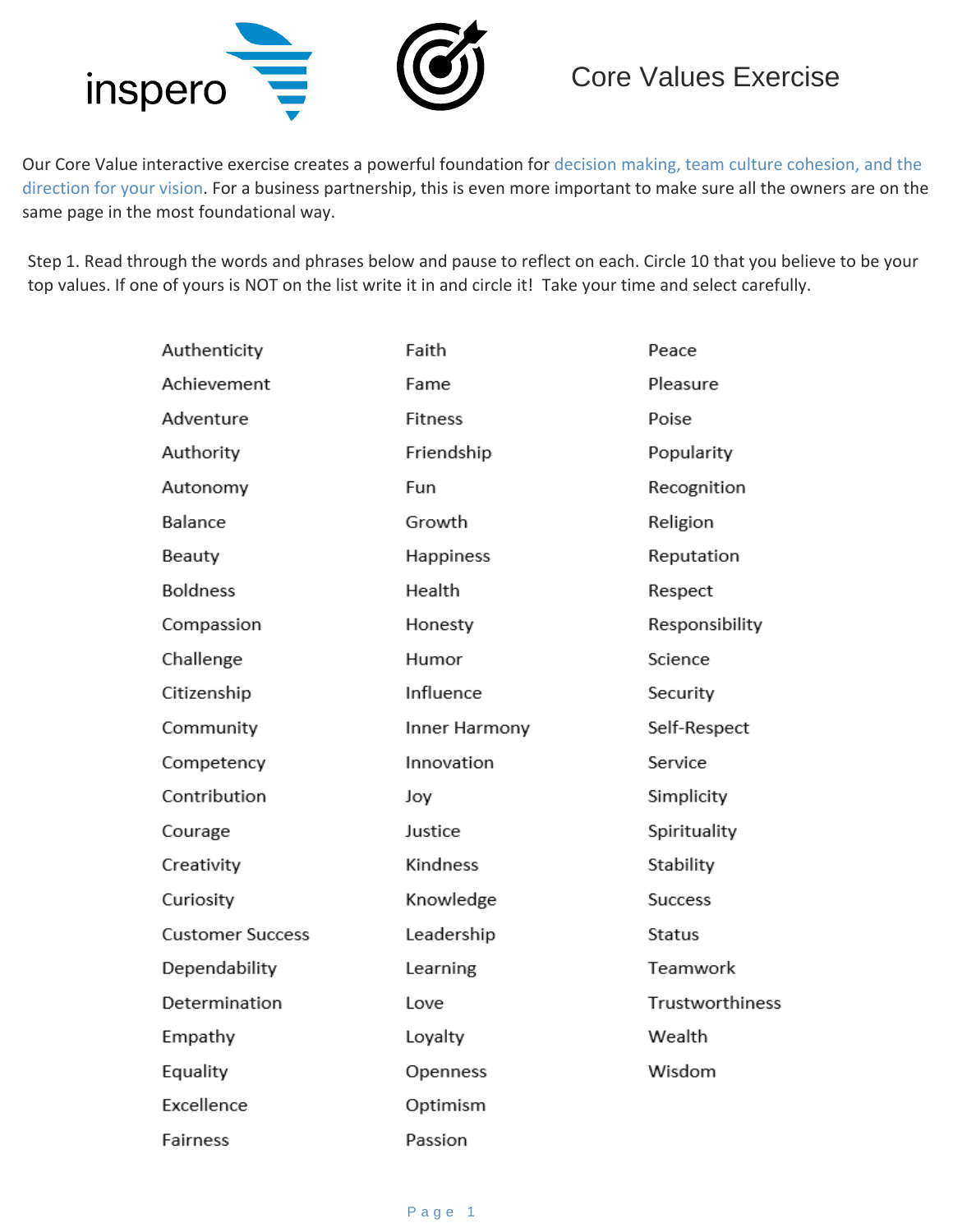

**Step 2**. Cross out 5 of the 10 values you chose and select ONLY your **top 5**.

Note: This will not be easy, but you MUST limit yourself to only 5 choices.

|  | 1. $\blacksquare$ |  |  |  |  |
|--|-------------------|--|--|--|--|
|  | 2.                |  |  |  |  |
|  |                   |  |  |  |  |
|  | 4.                |  |  |  |  |
|  | 5.                |  |  |  |  |
|  |                   |  |  |  |  |



**Step 3**. Personally define each of your core values and your description of how you consistently embody them. What does the Core Value mean and what are the actions that demonstrate you are living them?

| 1. |                                                                                                                                                                                                                                                                                                                                                                                                                 |  |  |
|----|-----------------------------------------------------------------------------------------------------------------------------------------------------------------------------------------------------------------------------------------------------------------------------------------------------------------------------------------------------------------------------------------------------------------|--|--|
|    | 2.                                                                                                                                                                                                                                                                                                                                                                                                              |  |  |
|    | $\begin{array}{c c c c c} \hline \rule{0pt}{2ex} & \rule{0pt}{2ex} & \rule{0pt}{2ex} & \rule{0pt}{2ex} & \rule{0pt}{2ex} & \rule{0pt}{2ex} & \rule{0pt}{2ex} & \rule{0pt}{2ex} & \rule{0pt}{2ex} & \rule{0pt}{2ex} & \rule{0pt}{2ex} & \rule{0pt}{2ex} & \rule{0pt}{2ex} & \rule{0pt}{2ex} & \rule{0pt}{2ex} & \rule{0pt}{2ex} & \rule{0pt}{2ex} & \rule{0pt}{2ex} & \rule{0pt}{2ex} & \rule{0pt}{2ex} & \rule$ |  |  |
|    |                                                                                                                                                                                                                                                                                                                                                                                                                 |  |  |
|    |                                                                                                                                                                                                                                                                                                                                                                                                                 |  |  |

**Now go out and live your Core Values!**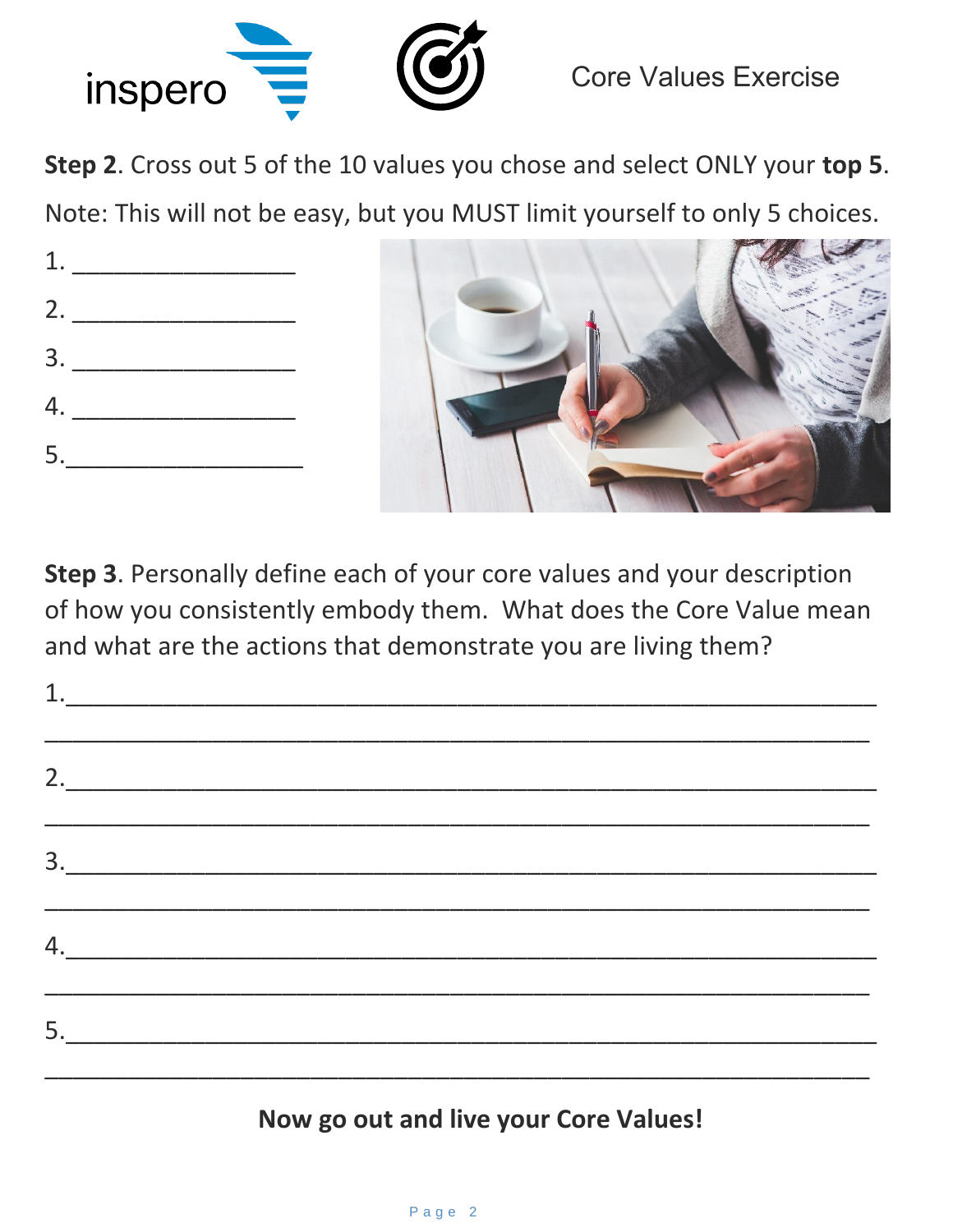According to Harvard Business School, the *key attributes* of Core Values are to

> **Inspire** People and **Guide** tough decisions.

## Operationalize Core Values



## **Dr. Jason Luchtefeld**

In addition, core values can Shape the vision. Influence behavior. Act as a cultural cornerstone. Differentiate your business. Aid in recruiting and retention. Clarify the primary interests of the organization.

inspero

Are you ready to articulate, define and operationalize your core values? We can help!

Operationalizing Core Values goes beyond naming the values. It is also a step beyond defining them. It involves taking the words and their definitions and then putting actions to those definitions for each area of the business. From there you can then tie in how to reward behavior that exemplifies core values.

Through simple, concise and consistent descriptions you can link core values to dayto-day work which connects directly to outcomes.

In order for this to work the leaders of the organization must lead by example.

Let's look at an example: Salesforce, a software that manages customer relationships. Their core values + definitions are:

- **Trust** We communicate openly with our customers and do what it takes to keep their data secure.
- Growth We're obsessed with our customers' success and take pride in their achievements.
- **Innovation** We pursue ideas that could change our company, our country — and maybe even the world.
- **Equality** We respect and value employees from every background, and we thrive as a result.

Now, imagine how Salesforce could use those definitions to provide guidance and incentive to idealize customer relationships and success, pursue ideas beyond the day-to-day grind, and treat each other.